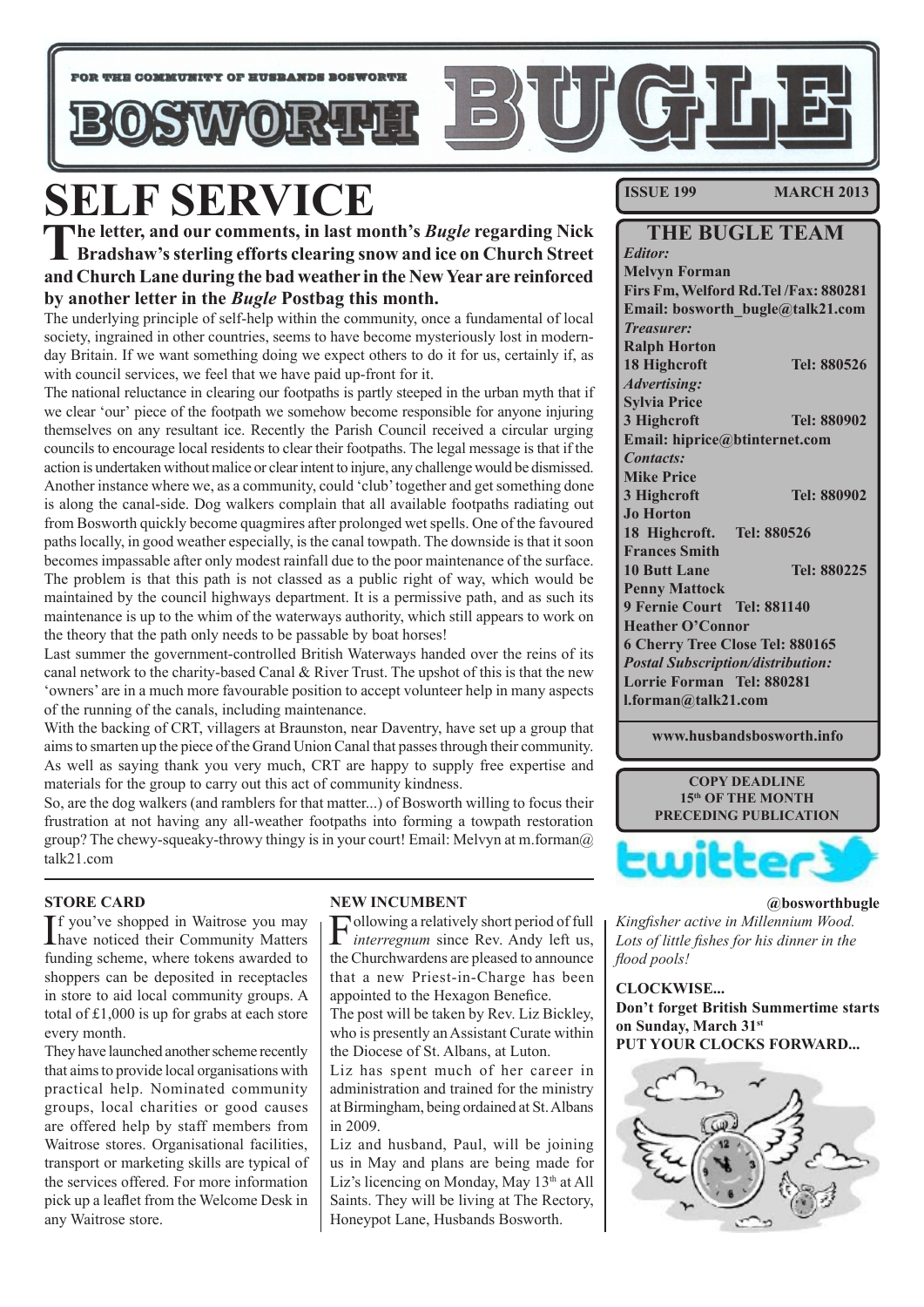#### *From Tina Bray, Church Lane*

### **POSTBAG**

Through the *Bugle* I would like to say a big thank you to Nick Bradshaw for his sterling work in clearing the snow and gritting the paths in Church Street and Church Lane during the horrendous weather that we have recently experienced. Perhaps HDC would like to consider reducing the amount of Council Tax that they impose on us (which I begrudge paying at the best of times!) and pass the savings on to Nick for all his time and hard work.

*Editor's Note: This reinforces the comments in last month's* Bugle *but came in too late to be included.*

#### *From Alison Handford, Alice 'n' May, High Street*

I would like to say a big thank you, on behalf of Margot and myself, for the warm welcome we have been given since opening in December. We love being here and really enjoy finding out all about Bosworth. It's lovely to find a thriving community with a village school, church, playgroups, pub, post office and now a vintage shop! Recently we held a fundraising event for *HomeStart* and due to the generosity of Katharine Wright, who demonstrated corsage making and Charlotte Baker (the Crafty Baker!) with her delicious spring flower cupcakes we made £65 and had a really fun morning.

Our opening times are now 11.00am to 5.00pm Tuesday-Friday and 10.00am to 5.30pm on Saturday. Please call in to browse at Alice 'n' May. If you're looking for particular items we can do the legwork for you! We look forward to seeing you. Our stock includes *Fleurelle* natural products - soaps, candles, sprays all made with essential oils - and we are adding cards/notelets for Easter. www.aliceandmay.com Tel: 881105 or 07894 752395.

#### **POLICE FILE**

**IF YOU HAVE INFORMATION ON ANY CRIMINAL ACTIVITY CALL MARKET HARBOROUGH POLICE on 101 Neighbourhood Watch Co-ordinator Marion Lewis 0116 2483871 NW Community Scheme No. 2123 Local Beat Team Sgt. 4358 Gaynor Turner PC 500 Andy Smalley WPC 4713 Sarah Clarke PCSO 6569 Peter Willson PCSO 6636 Ray Wells PCSO 6573 Steve Adams Voicemail Service 0116 2485675 Rural & Countryside Liaison Officer PC 1010 Chris Hill CRIMESTOPPERS FREEPHONE 0800 555111**

Leicestershire Trading Standards are warning of a cold-calling incident where a man claiming to be from Trading Standards has approached a householder with a spurious claim that he is investigating 'cowboy' builders. Leicestershire Police urge anyone approached in this manner to contact Trading Standards on 08454 04 05 06 and the police on 101, as there is a proven link between bogus callers and distraction burglary.

### **WATCH WORD**

*THE NEIGHBOURHOOD WATCH SCHEME WITHIN HUSBANDS BOSWORTH*

**Be aware of telephone calls offering mobility aids. The callers appear to have some knowledge of their intended victim's personal details and health issues and may have been observing their targets over a period of time. Never agree to any action suggested in such calls. Always seek further qualified information.**

#### **TRACTOR AND TRAILER THEFT**

Rutland Police have asked farmers and growers to keep an eye out for any suspicious activity relating to the theft of a light blue Landini garden tractor, registration AE09 KNO, and an Ifor Williams trailer taken from an address in Empingham. It is likely that these will have been stored in an isolated location whilst the thieves assess if they are fitted with tracking devices. Any information please to Leicestershire Police on 101. Crime reference: LR/00156/13-4

**Catalytic converter thieves are active in the area again. Look out for suspicious activity, especially around high ground clearance vehicles.**

### **SID REPORT**

**High Street westerly**  Period: January  $16^{th}$  -  $23^{rd}$   $2013$ Vehicle movements: 9534 *[snow]* Average speed: 27.15mph *Highest recorded speed: 46mph* **High Street westerly**  Period: January 23rd - 30th 2013 Vehicle movements: 12019 Average speed: 27.98mph *Highest recorded speed: 54mph* **High Street westerly** Period: January 30<sup>th</sup> - February 6<sup>th</sup> Vehicle movements: 12868 *[A14 closures]*

Average speed: 28.06mph *Highest recorded speed: 64mph* **High Street westerly** Period: February 6<sup>th</sup> - 13<sup>th</sup> Vehicle movements: 11558 Average speed: 28.19mph *Highest recorded speed: 58mph* **High Street westerly (no display)** Period: February 13<sup>th</sup> - 20<sup>th</sup> Vehicle movements: 12372 Average speed: 28.33mph *Highest recorded speed: 51mph*



**The UK's only Tank Paintball Battle Venue Tank Drive Experiences \* Dads & Lads Experiences Military Vehicle Driving \*World War II Military Vehicle Driving Children's Military Vehicle Party \* Woodland Paintball \*Archery Air Rifle Shooting NEW FOR 2013 – MILITARY VEHICLE COLLECTION OPEN FOR VIEWING Suitable for individuals, Family Fun, Corporate Events, Stag/Hen Parties.........\*\*Gift Vouchers Available !\*\***

**www.armourgeddon.co.uk Tel: 01858 880239 Bookings by Appointment Only**





**We currently have offers on selected beers, lagers and cider between 5.30pm - 7.30pm Monday to Friday. Still offering two meals for £12 (selected items), plus monthly specials. Thursday is Steak Night, with a half-price bottle of wine with any 2 steaks from the 'Steak Night' menu. Take Away options available.**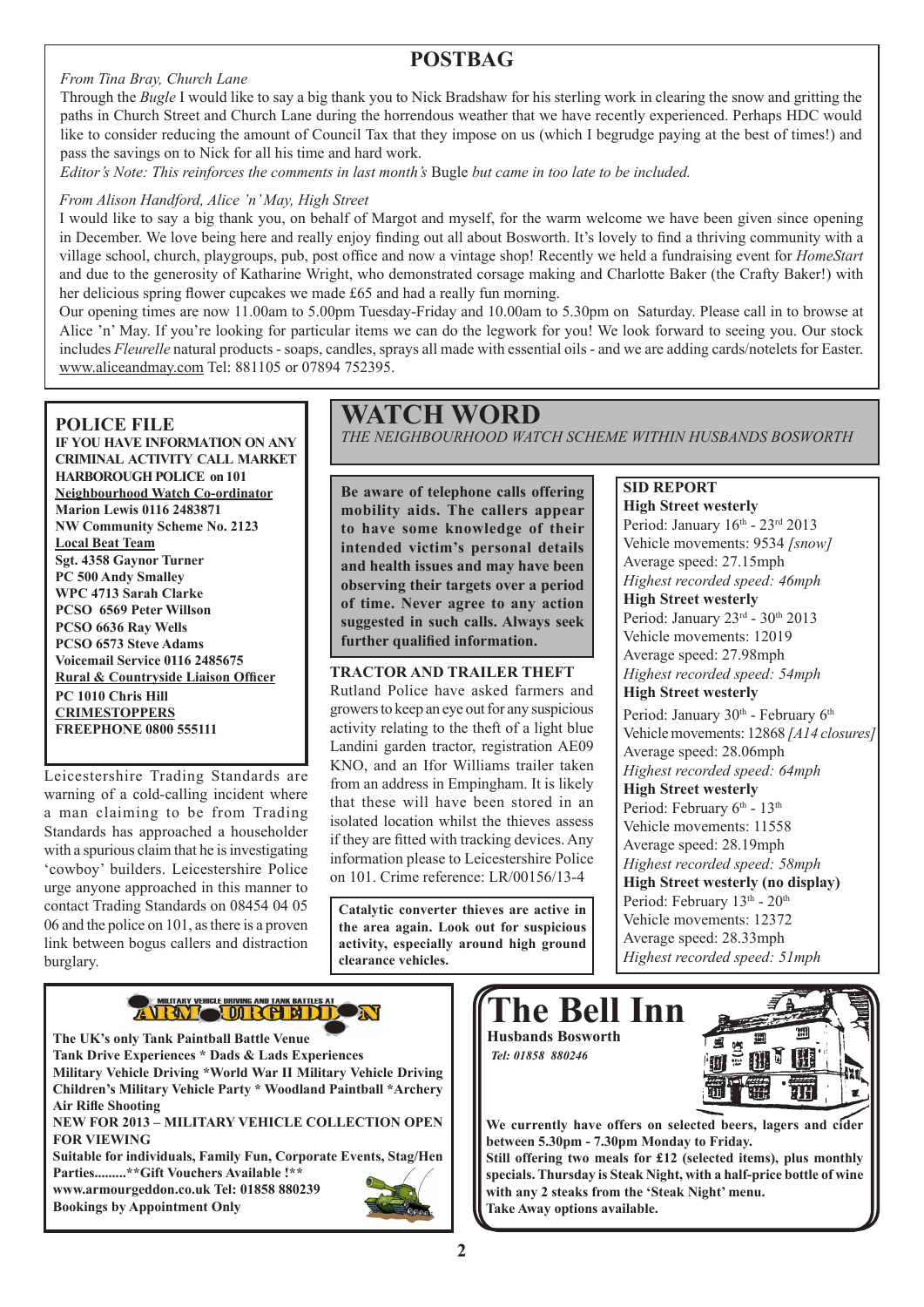#### **BOSWORTH IN FOCUS** *A ROUND-UP OF LOCAL NEWS*

**WALL WORKS**

Leicestershire County Council based Stepping Stones Project will be holding a course in the ancient countryside art of drystone walling near Markfield on March 2nd and 3rd.The course costs £80 per person, £60 for people who live in the Stepping Stones area. A further discount is available to those receiving Jobseekers Allowance.

To book your place call 0116 305 7264 / 7221 or email: steppingstones@leics.gov.uk For more information about the Stepping Stones Project visit: www.leics.gov.uk/ stepping stones

#### **LOCAL NEWS IN BRIEF**

A planning application has been presented to Daventry planners in respect of the extension and change of use of a building at Pebble Hall Farm, Bosworth Road, **Theddingworth** to operate a thermal aerobic digester food waste treatment facility on the site.

**Welford** Cinema group are showing *Strictly Ballroom*, a satirical look at the world of ballroom dancing on Saturday, March  $2<sup>nd</sup>$  at 7.30pm in the Village Hall. Tickets are £5 on the door.

Family history researcher, Richard Ingram has recently published *A History of Arnesby*. The book charts the family and social history of Arnesby from Domesday to 1901. Call Beryl Cane on 0116 2478136 for more information.

### **WEATHER LOG**

**January 2013** *[2012]* **Rain:** 31.5mm (1.3") *[57.5mm]* **Wettest day:** 12mm (0.5") *[9mm]* **Snow: 19mm** (7½") *[Nil]* **Highest temp:** 13.5<sup>o</sup>C C *[9.5o C]* Lowest Temp: -8<sup>o</sup>C C *[-4o C]*

**THE BROADBAND ISSUE - Will we or won't we?**

A Broadband Project Review Meeting attended by Parish Councillor Patricia Hobson, was recently held to give an update on progress to improve Leicestershire's broadband provision, particularly in rural areas.

Research has shown that 90% of new jobs will require IT skills by 2015 and 96% of people who use the internet say it improved their quality of life. Households save an average of £560 per year from purchasing goods/services on-line yet only one third of small and medium-sized business so far have an on-line presence. In many areas, people have a slow and unreliable broadband service (and pay the same as those with a superior service). Tenders for improving the broadband service are due to go out in May 2013 for completion by 2016.

So, how does Bosworth exchange figure in this? A good question. Bosworth is not a commercially viable area (in Superfast Broadband terms), so improvements are hopedfor via Government/Council funding. However, the current 'Intervention Area' (where major improvements may take place), does not include Bosworth. This is disappointing, though not yet final. There will also be a programme of minor improvements for some of the areas not benefiting from the major contract work. In the meantime, you can still do your bit to influence decisions, if you have not done so already, by registering your interest in superfast broadband at www.productsandservices.bt.com/products/broadband/infinity. This will help to show how many people on this exchange really want better broadband. It is imperative to raise our local level of demand for these services, both to improve our speeds and reliability.

There is lots more broadband information available on www.leics.gov.uk/broadband or you can contact Patricia on 880070.

#### **QUIZ MASTERS...**

. . . . . .

The arrangers of the recently held Village Hall Quiz, last year's winning team, Brocolli, certainly tested the Little Grey Cells with their questions, even adding a Taste Round that tested the taste buds with items on the cheese board! A village picture board also questioned the observational skills of those who thought that we knew the village street-scene...

After a long and hard battle, previous winners of the competition, the Village Idiots emerged victorious, storming away from the pack with 88 points followed at a respecable distance by the Bugle 2 team in second place with 74 points and The Dark Side on 72.

All-in-all another memorable quiz night! Many thanks to the organisers for some refreshing new slants on the theme, and good luck to The Village Idiots for next year's offering!

> П П П П П

> П П



*Sorry, we couldn't help but make a small reference to good old King Richard turning up beneath a Leicester city car park!*

**DIANE E. HALL Beauty Therapist CIBTAC ITEC CIDESCO qualified Full range of luxury treatments available Gift Vouchers & Special Offers**

**Husbands Bosworth Salon Tel: 01858 880567 or 07732 571714**

**NORTH KILWORTH WHARF BOAT SERVICES Station Road, North Kilworth Lutterworth LE17 6JB Stockists of Calorgas, household fuels Local delivery Chandlery, hardware & dayboat hire Harry & Rachael Tel: 01858 881723 Mob: 07977 909806**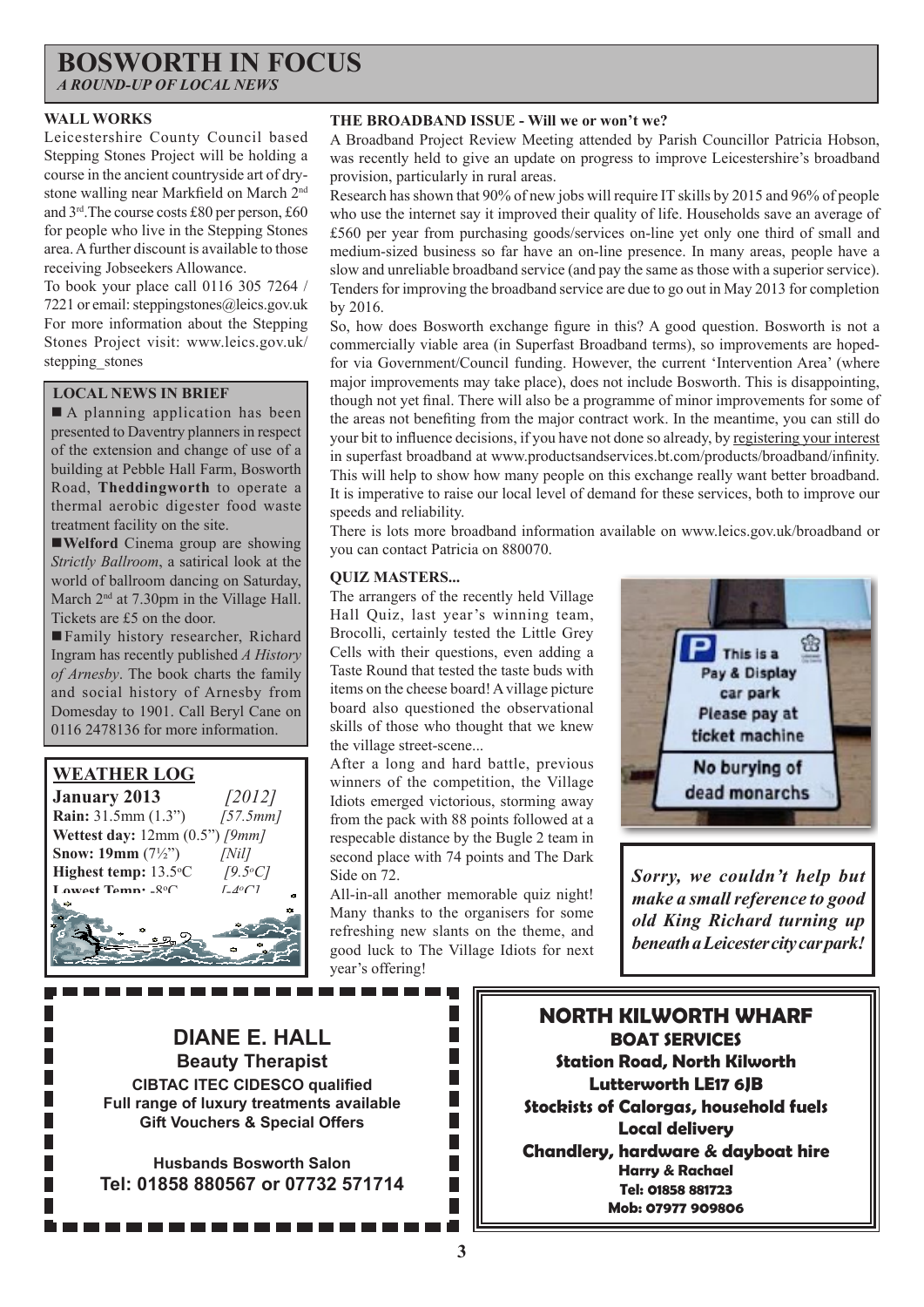### **SCHOOL REPORT** *HUSBANDS BOSWORTH C. of E. PRIMARY SCHOOL Head Teacher Matthew Bown*

#### **FOBS NEWS**

We will be holding a Tabletop Sale in the Village Hall on March 9<sup>th</sup> from 2.30pm to 4.30pm (set up from 1.30pm). Tea, coffee and cake will be available. All sponsorship and donations gratefully accepted on the day but you can also make donations on line at the FOBS just giving page.To book a table please call Gemma on 881476. Tables are priced at £6 each. All funds raised will be put towards the school garden project. We hope to see you all there for a cup of tea, cake and a bargain or two!

*We will also be tracking Mark Rowley's progress on his sponsored walk/run from Husbands Bosworth to Market Bosworth in aid of school funds.* 

We have also created a FOBS (Friends of Bosworth School) Facebook page where you can keep up-to-date with our events, fundraisers and how much we make. We will also then be able to show you how we use the money.

We know that there are so many clothes donation bags coming through the letter boxes at the moment but if you are thinking about having a clear-out could you please think of FOBS. We will be collecting Bags 2 School again on Saturday, April  $20<sup>th</sup>$  and would value all village contributions. All the bags that we collect and recycle really do make a significant difference to us and provide us with greatly needed funds for our school.

#### **Dates for your diary:**

Saturday, April 13<sup>th</sup> Chocolate Bingo Saturday, September 14<sup>th</sup> Safari Supper Saturday, October 26<sup>th</sup> Harry Potter Race Night *More information about our up coming events will follow in the next Bugle.* 

#### **BYGONE BOSWORTH**

*The Historical Society's Periodical Journal*

#### **The Historical Society was recently asked to contribute to a book being written about unusual place-names.**

#### **WHAT'S IN A NAME?**

Husbands Bosworth is recorded in the Domesday Survey as Baresworde, which has been interpreted in Old English as "the clearing (or settlement) belonging to Bar (or Bore)". In the written form, later, this is seen as Boresworde; anglicised later still as Bosworth. By the Middle Ages, as the movement of people became more commonplace it was presumed advantageous to differentiate between the two Bosworths that had developed close by in Leicestershire at this time - Bosworth in the west of the county and our Bosworth in the south. Certainly by the time the universal letter post was established in the early 1800s there would have been some pressure to establish a definite separation of the two villages. Early on, the former had become known locally as Market Bosworth, marking its association with a Market Charter bestowed on it in 1285 by Edward I, allowing a street market to be held. Our Bosworth, the lesser village, became the farmers' Bosworth - Husbandmens Bosworth - a husbandman being a farmer, livestock keeper or smallholder. By the 1600s this had become established in its presentday form - Husbands Bosworth.

## **'JJ's Kiddycare'**



- **\* Full Day Care (0-4yrs)**
- **\* Government funded Pre-school sessions for 3 & 4 year olds**
- **\* Breakfast & After School clubs**
- **\* Holiday Clubs during all Northants & Leicestershire school breaks**

**\* Open 51 weeks per year**

- **All situated at a lovely rural farm location**
- **Hemploe Road, Near Welford, Northants Tel no. 01858 575642 email. jjswelford@tiscali.co.uk**

#### **ACTIVITY GROUPS 2013**

| All Saints Parochial Church Council  |                               |  |
|--------------------------------------|-------------------------------|--|
| Contact:                             | Brian Smith 880225            |  |
| Art Workshop                         |                               |  |
| Contact:                             | Ann Saxton 880971             |  |
| <b>Baby-Sitting Circle</b>           |                               |  |
| Contact:                             | Claire Scott 880295           |  |
| <b>Badminton Club</b>                |                               |  |
| Contact:                             | Ralph Horton 880526           |  |
| <b>Beaver Scout Troop</b>            |                               |  |
| Contact:                             | <b>Stuart Dainton 881431</b>  |  |
| <b>Bosworth Belles</b>               |                               |  |
| Contact:                             | Linda Lawton 880503           |  |
| <b>Bosworth Tots</b>                 |                               |  |
| Contact:                             | bosworthtots@hotmail.co.uk    |  |
| <b>Conservative Association</b>      |                               |  |
| Contact:                             | Robert Maxwell 880361         |  |
| Craft Group                          |                               |  |
| Contact:                             | Gail Wilmot 880413            |  |
| <b>Handbell Ringers</b>              |                               |  |
| Contact:                             | David Staples 880668          |  |
| <b>Historical Society</b>            |                               |  |
| Contact:                             | Melvyn Forman 880281          |  |
| Husbands Bosworth Rainbows Group     |                               |  |
| Contact:                             | 881757 or 881442              |  |
| 1st Kilworth Scouts/Beaver unit      |                               |  |
| Contact:                             | <b>Stuart Dainton 881431</b>  |  |
| Leicestershire Bee Keepers Assoc.    |                               |  |
| Contact:                             | Sally Lang 880773             |  |
| Lutterworth African Drumming Group   |                               |  |
| Contact:                             | Ralph Horton 880526           |  |
| Playing Field Committee              |                               |  |
| Contact:                             | Jennifer Rogers 880401        |  |
| Royal British Legion                 |                               |  |
| Contact:                             | Robert Maxwell 880361         |  |
| <b>Short Mat Bowls</b>               |                               |  |
| Contact:                             | Marilyn Nicholls 07984 853208 |  |
| Tennis Club                          |                               |  |
| Contact:                             | Jennifer Rogers 880401        |  |
| <b>Tower Bell Ringers</b>            |                               |  |
| Contact:                             | Geoff Armitage 880066         |  |
| Welford Bridge Club                  |                               |  |
| Contact:                             | Kate Hancock 880205           |  |
| <b>Workers Education Association</b> |                               |  |
| Contact:                             | Sally Sherratt 571064         |  |

*Police have received reports of motorists being approached in laybys by a man who claimed he had run out of fuel and didn't have any cash to pay for more. During the incidents he has asked for money in exchange for some gold jewellery. Following the exchange the victims have checked the jewellery and realised it was not genuine.*

*These incidents have been linked to a light blue vehicle and a red Vauxhall estate.*

### Kilworth Springs PREMIER GOLF CLUB

#### **Sunday Lunch Join us for Sunday Lunch and Treat your Mum to a delicious sample our fantastic food cooked 3 Course Lunch with Coffee from fresh produce. 2 Courses - £14.25 per person 3 Courses - £16.50 per person**

**Mothers Day Lunch & Mints - £17.95**

**Contact Matt on 01858 575082 or email: mdengland@kilworthsprings.co.uk**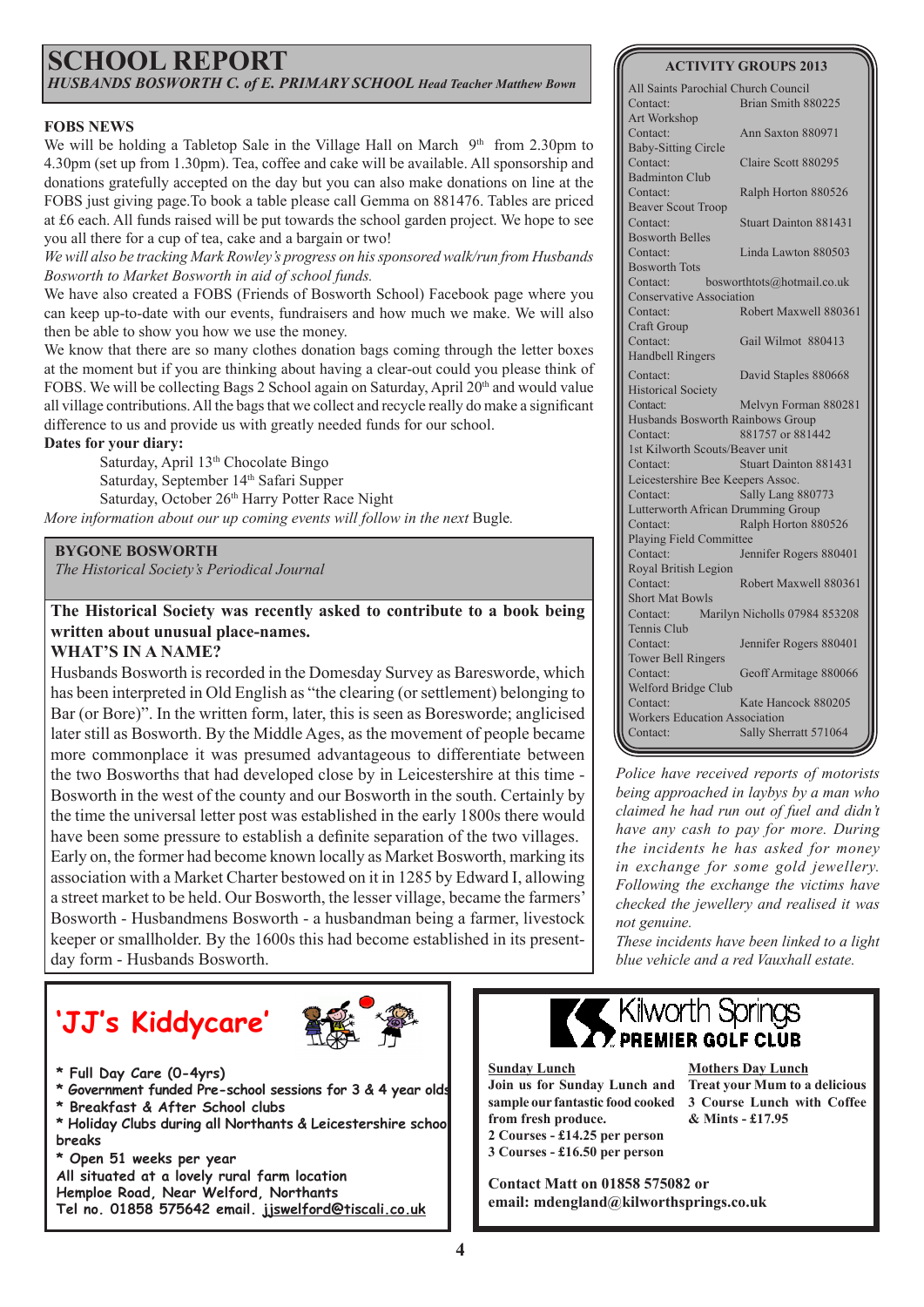**Gordon Begley** Building & roofing contractor. Contact: Gordon Begley 880028 **Croft Farm Bed & Breakfast** AA 4\*\*\*\* accommodation Contact: Jane Smith 880679 **Honeypot Lane Bed & Breakfast** A 4\*\*\*\* welcome in a quiet rural backwater Contact: Carolyn Goffe 880836 **Mike Price Heating Engineer**  Oil-fired boiler servicing & repair Contact: Mike Price 880902 **Paul Bolton School of Motoring** Expert driving instruction Contact: Paul Bolton 880115 **Totally Trees Ltd.** Tree surgery and stump grinding Contact: Jacqui Mitchell 01455 554182 **Wharf House Kennels** Kennel and cattery services Contact: Kim McGuigan 880905 **Woodpecker Tree Surgery** All aspects of tree surgery undertaken Contact: Chris Wright 880183 *To advertise here call Sylvia on 880902*

*or email:hiprice@btinternet.com*

#### **CRAFT GROUP**

The Craft Group meets on the second Wednesday of each month in the Committee Room of the Village Hall at 7.30pm. The meetings are an opportunity to join with like-minded people and practice your craft or pastime away from the distractions of home. If you are interested and have a craft that is reasonably portable give Gail a call on 880413.

#### **CLASSIC FILM NIGHT**

The last film in the All Saints Classic Film season will be *'Jane Eyre',* staring Orson Wells, Joan Fontaine and Elizabeth Taylor. A 1944 production which had great impact when it was first shown and has lost none of its appeal. The show is on Friday, March  $8<sup>th</sup>$ , at 7.30pm in the Church Community Hall, Honeypot Lane. Admission £3 includes tea/ coffee and homemade cake. All proceeds to Church Hall funds.

Our thanks go to Nicole and Alan of Odeon Entertainment who have kindly allowed us to show all these classic films.

### TRADE DIRECTORY 2013 **ACTIVITY GROUPS**

#### **BOSWORTH BELLES**

The Bosworth Belles will be travelling to South Kilworth for their March meeting, where they will be honing their cookery skills.

For the evening they will be guided through the preparation, cooking and serving of a two-course meal, which they will then sit down and eat!

Cook in Kilworth is on Wednesday, March 20th. For more information please contact Carol on 880218.

#### **VILLAGE LUNCH**

The next Village Lunch will be on Thursday, March 28<sup>th</sup> at Kilworth Springs Golf Club. Diners are asked to meet in the bar at 12.30pm.

If you are new to the village, living alone or retired come along and enjoy an excellent 2-course meal in relaxing surroundings whilst catching up with all the local gossip! The cost is £7.50 per person to include coffee and mints. Call Janice on 880668 to book a place, or for further information.

#### **COMMUNITY ART VENTURE**

The Market Harborough based Leicestershire Craft Centre are promoting an exciting art exhibition, which will go on display at the LCB Depot in Leicester in May 2013. The remit is to produce a fish in any art or craft medium (except ceramics).

If you would like to be part of the exhibition you can collect a fish template from the Craft Centre, or download it from the website at www.leicestershirecraftcentre. co.uk. Every submitted fish will be used in the exhibition. Local schools and craft groups, and even businesses can be involved and submit fish that reflect their group or organisation.

For more information visit the Leicestershire Craft Centre at 10a High Street, Market Harborough, call Katharine Wright on 466692 or email: create@ leicestershirecraftcentre.co.uk The exhibition runs from  $14<sup>th</sup>$  to  $30<sup>th</sup>$  May.

#### **HISTORICAL SOCIETY**

The next meeting of the Historical Society will be an illustrated talk by Chris and Ken - *'The Railway Men'!*

Ken Issitt worked on the footplate through the dying years of the steam railways, firing some of the greatest locomotives of the era. In a number of short accounts the past comes vividly to life, via stories about train crashes, pea-soup fogs, and fires going out! From the beginning of a shift, donning overalls and shunting in the marshalling yard to flying along with an express train at 80mph - Ken Issitt describes what life on the footplate was like, his tales brought to life by Chris Bates' illustrations. Visitors are welcome to join us for what promises to be an interesting talk. *(Door charge £2.50 for non-members)* 

The meeting is in the Church Hall, Honeypot Lane on Wednesday, March 6<sup>th</sup> and will be preceded by the Annual General Meeting, which leaves the station, on time at 7.30pm! *\*\*\*\*\*\*\*\*\*\*\*\*\*\**

*The Historical Society has recently released their Transcriptions of the Bosworth Censuses series on CD. The single-disk volume features facsimile copies of the printed transcriptions of the 1841 to 1911 censuses in Adobe .pdf format, readable by any image editing software. An invaluable resource for anyone carrying out local social and family history research, the CD is priced at £17.50. Call Melvyn on 880281 for details.*

*VILLAGE HALL BOOKINGS Elizabeth Bromley 881441 www.husbandsbosworthvillagehall.co.uk CHURCH HALL BOOKINGS Janice Staples 880668 Bob Hutchings 880131 SPORTS PAVILION ENQUIRIES Audrey Marlow 880316* 

**COSTS**

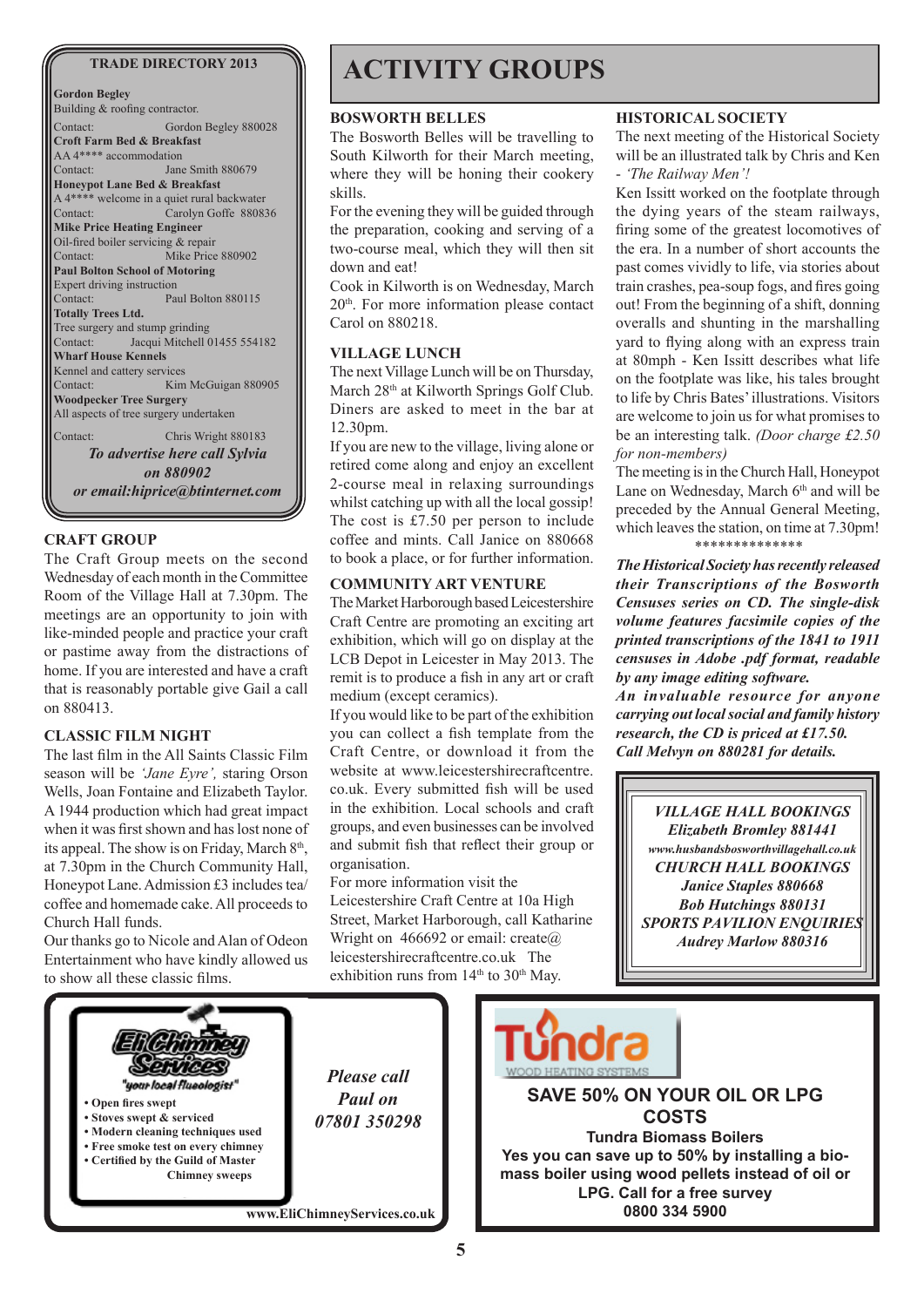# **PARISH COUNCIL NEWS** LOCAL OFFICERS

#### **Report of the Parish Council Meeting held on Tuesday, February 5th 2013.**

*Five Council members and District Councillor Brian Smith were present.* 

#### **Visitors' Questions**

District Councillor Smith reported that he had been assured that the black bin collection, disrupted by the adverse weather in January, would be addressed by the council's contractors shortly.

Councillor Smith also appraised Council of the refurbishment work at HDC Council Headquarters. All systems were working as normal and all existing contact numbers were still operating. Library and drop-in facilities were operating from the temporary base at Miller's House, close to the old buildings in Roman Way. Work at the Adam and Eve Street premises was scheduled to be completed by spring 2014.

*Minutes of the previous meeting were read and approved.*

#### **Matters Arising**

No response had been received concerning the safety of the wall in Green Lane. **Cemetery**

It was agreed to postpone an assessment of the restoration work at the Chapel of Rest until the weather improves.

#### **Playing Field & Play Area**

A meeting of the Playing Field Committee had been postponed as no estimates had been received for the security grills due to problems with a supplier.

Following requests from members of the public Council briefly discussed the possibility of providing an enclosed dog-walking area within the playing field site. Further information would be sought on the matter.

#### **Traffic Issues**

■Council heard that traffic movements recorded by the Speed Indicator were noticeably lower during the festive period and the bad weather. Movements recorded on the High Street, which were normally 12,000 were down to 8,000.

#### **Rural Housing Scheme**

No further information had been received. It is presumed that the bad weather had delayed the start of work on the site.

#### **Bosworth Festival 2013**

The Festival Steering Group had met in January and agreed to stage a live music group for the evening 'do'. An entry form for stallholders and exhibitors would be posted in downloadable format on the village website.

#### **Any Other Business**

Members queried if there was any further progress on the Bosworth House wall scheme. It was assumed that the revised retrospective plans were yet to be determined as no word had been heard. The Enforcement Notice demanding the reinstatement of the original wall had been stalled by the new application.

Concerns were again raised about the untidy state and the nature of the operations on the Ridgeway Yarns site on High Street. Council noted some improvement of late and agreed to monitor the situation.

It was agreed to seek advice on resurfacing the Recreation Area car park.

Council briefly discussed setting up a Contingency Action Plan for use in a major local incident. Some information was available and this matter would be discussed fully when this had been assessed.

Concerns were raised about the amount of woodchip waste that was blocking storm drains and littering pavements throughout the village and local roads. The waste originates from the Pebble Hall recycling plant and the littering is deposited from unsheeted loads, especially in windy conditions. Clerk was asked to contact Highways and HDC about the matter.

*The next meeting of the Parish Council will be on Tuesday, March 5th at 7.45pm in the Committee Room of the Village Hall.*





**Husbands Bosworth Parish Council: Councillors**  William Fletcher 880910 (Chairman) Melvyn Forman 880281 Heather O'Connor 880165 Susan Fisher 880026 Stuart Brain 881615 Patricia Hobson 880070

#### **Parish Clerk**

Jackie Fletcher, 13 School Lane, H.B. LE17 6JU Tel: 880910 E-mail: jackiehbpc@btinternet.com

#### **District Councillor**

Brian Smith 10 Butt Lane, H.B. LE17 6LN Tel: 880021 E-mail: b.smith@harborough.gov.uk

#### **County Councillor**

Graham Hart Lilac Cottage Willoughby Waterleys Leicester LE8 6UF Tel: 01162 478600 E-mail: graham.hart@leics.gov.uk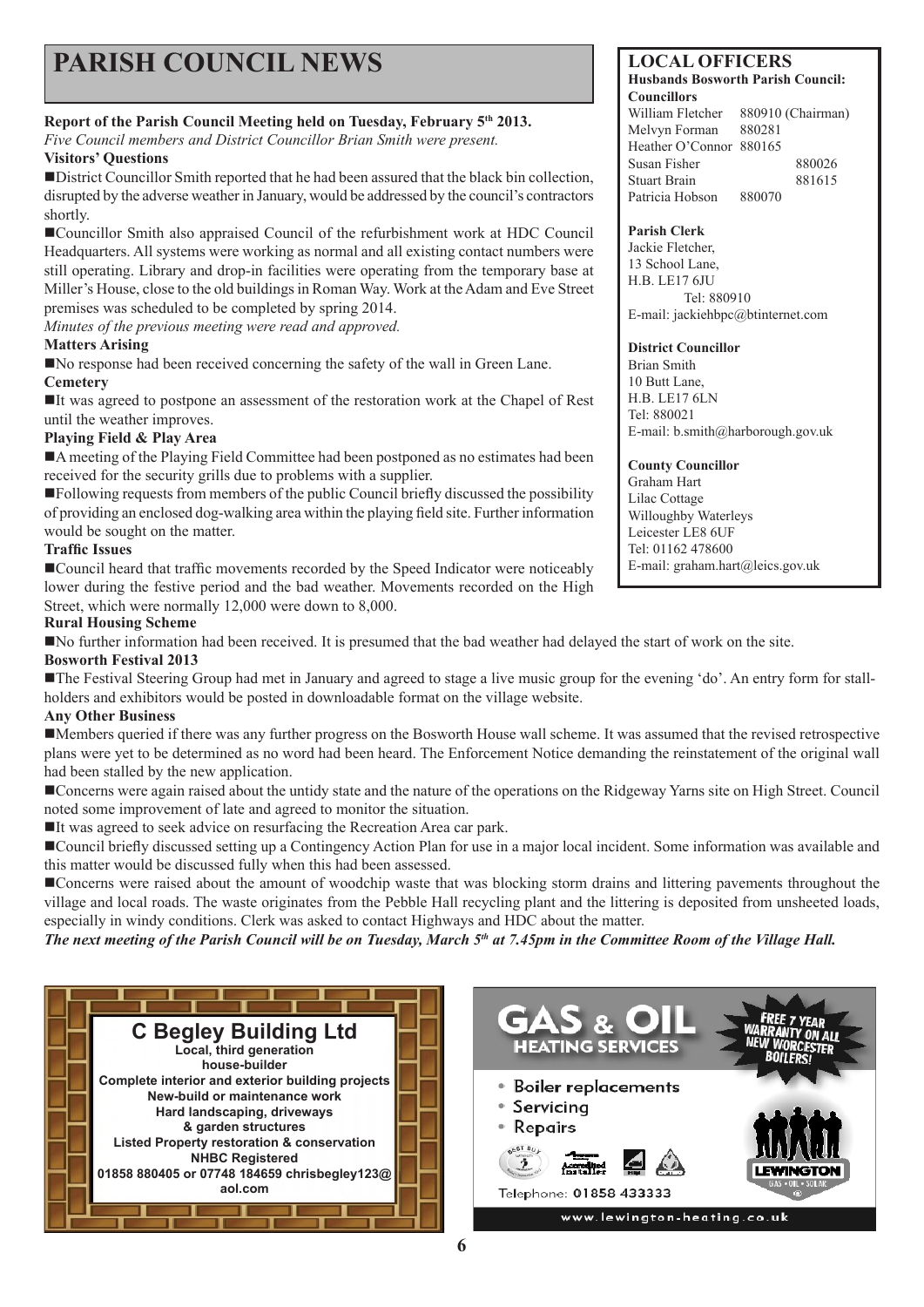### **CHURCH NEWS**

*All Saints Parish Church, Methodist Chapel & St. Mary's Roman Catholic Church*

#### **ALL SAINTS FESTIVAL**

All Saints Church will be hosting an Art, Flower and Photographic Exhibition in aid of church funds on Saturday and Sunday, June 22<sup>nd</sup> and 23<sup>rd</sup>. So get prepared! There will be more details nearer the date, however in the meantime if you have any queries please contact the following. ENTRIES:

| ART                        | Ann 880971            |  |
|----------------------------|-----------------------|--|
| <b>FLORAL</b>              | <b>Heather 880165</b> |  |
| PHOTOGRAPHIC Penny 881140. |                       |  |

### **METHODIST CHURCH**

**Coffee Morning** Wednesday, March 20<sup>th</sup> 10.00am-12.00noon. at the home of John & Margaret Scurrah 25 High Street Visitors always welcome.

#### **NEW RECTOR**

Preparations are being made for the licencing of Reverend Liz Bickley, our new incumbent.

The licencing service will take place on Monday, May 13<sup>th</sup> at All Saints Church, Husbands Bosworth at 7.30pm and will be conducted by the Bishop of Leicester, the Right Reverend Tim Stevens.

Come along and give Liz a good Bosworth welcome!

### **Parish Notices**

#### **Burial**

**Gladys Elliot** *formerly of Butt Lane* February 11<sup>th</sup> 2013 Aged 88 years *R.I.P.*

#### **HEXAGON EASTER SERVICES**

**The following services and activities have been arranged for the Hexagon Benefice during the Easter period.**

- **• Sunday March 24th Palm Sunday** 8.00am Holy Communion at Husbands Bosworth
- **• Monday 25th**

7.00pm short service at Shearsby **Tuesday 26th**

- 7.00pm short service at Arnesby **• Wednesday 27th** 7.00pm short, reflective service
- at Husbands Bosworth **• Thursday, 28th Maundy Thursday** 7.00pm short service at Bruntingthorpe
- **• Friday, March 29th Good Friday** Easter Workshop for children and adults at Arnesby Village Hall 10.00am to 12noon 7.00pm short service at Mowsley
- **• Saturday, March 30th Holy Saturday**  7.00pm short service at Theddingworth
- **• Sunday, March 31st Easter Sunday** 10.30am Benefice Communion at Husbands Bosworth

#### **ALL SAINTS FLOWER ROTA March:**

*NO FLOWERS DURING LENT* 

Would all regular arrangers please decorate their usual windows, after Lent, for the Easter Festivities. Call Heather O'Connor on 880165 if you are unable to do so.

**\*\*\*\*\*\*\*\*\*\*\*\*\***

**If anyone would like to put a flower arrangement in the Flower Show in June, please contact Heather to show your interest. Thank you.**

> П П П П

### **CHURCH SERVICES**

#### **Hexagon Benefice**

- **3 8.00am Communion Mowsley 9.30am Family Communion HB 9.30am Family Service Shearsby 11.00am Communion Thed. 11.00am Family Service B'thorpe 6.00pm Communion Arnesby**
- **10 9.30am Communion Shearsby 9.30am Family Service Arnesby 11.00am Family Service HB 4.00pm Family Service B'thorpe 6.00pm Evensong Mowsley**
- **17 10.30am Benefice Service Arnesby**
- **24 8.00am Holy Communion HB 9.30am Communion B'thorpe 9.30am Family Service Shearsby 11.00am Communion Arnesby**
- **31 EASTER SUNDAY 10.30am Benefice Service HB**
- *Short Communion every Wed. 9.15am HB*

#### **Churchwardens:**

| <b>Brian Smith</b> | 880225 |
|--------------------|--------|
| Lorrie Forman      | 880281 |

#### **Methodist Church**

| 3  | <b>Rev. Trevor Thomas</b> |
|----|---------------------------|
| 10 | <b>Mr. Michael Mays</b>   |
| 17 | <b>Rev. Brian Kennard</b> |

- **24 Rev. Frances Ballantyne (Com.)**
- **31 Mrs. Jeanne Moore**

*Services every Sunday 6.30pm. All Welcome*

#### **Contacts:**

**Rev. Brian Kennard 462889 Senior Church Steward: Mr. A Lloyd Jones 880343**

**St Mary's Roman Catholic Church**

*Services every Sunday 8.30am.*

**Contact: Robert Constable-Maxwell 880361 Father Owen O'Neil 462359**

### **WOODPECKER TREE SURGERY**

. . . . . . . . . . . . .

All aspects of tree-work undertaken from dismantling large roadside trees to pruning and reshaping small garden trees.

> We also offer a stump grinding service. Professionally qualified and insured.

**For free quotation and advice call Chris on: 01858 880818 www.woodpeckertrees.com**



### Q.C. BUILDING SERVICES LTO NHBC 27 years



Complete building service Specialist in new build Quality renovations & Extensions

**Tel/Fax 01858 881202 Email: pcbuildserv@btinternet.com**

Walton Grange, Bosworth Road Walton, Lutterworth, Leics LE17 5RW